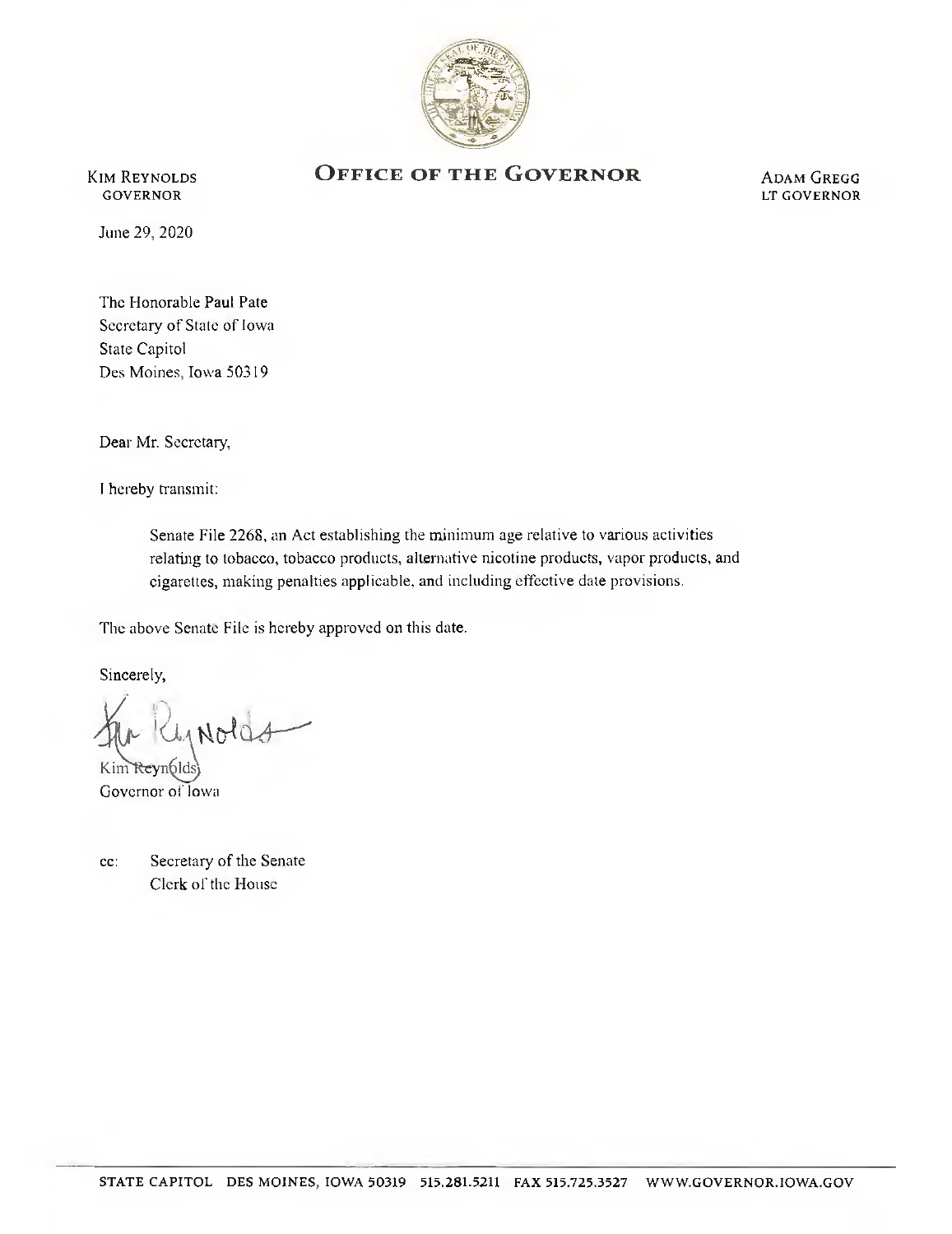

Senate File 2268

## AN ACT

ESTABLISHING THE MINIMUM AGE RELATIVE TO VARIOUS ACTIVITIES RELATING TO TOBACCO, TOBACCO PRODUCTS, ALTERNATIVE NICOTINE PRODUCTS, VAPOR PRODUCTS, AND CIGARETTES, MAKING PENALTIES APPLICABLE, AND INCLUDING EFFECTIVE DATE PROVISIONS.

BE IT ENACTED BY THE GENERAL ASSEMBLY OF THE STATE OF IOWA:

Section 1. Section 321.216C, Code 2020, is amended to read as follows:

321.216C Use of driver's license or nonoperator's identification card by underage person to obtain tobacco, tobacco products, alternative nicotine products, vapor products, or cigarettes.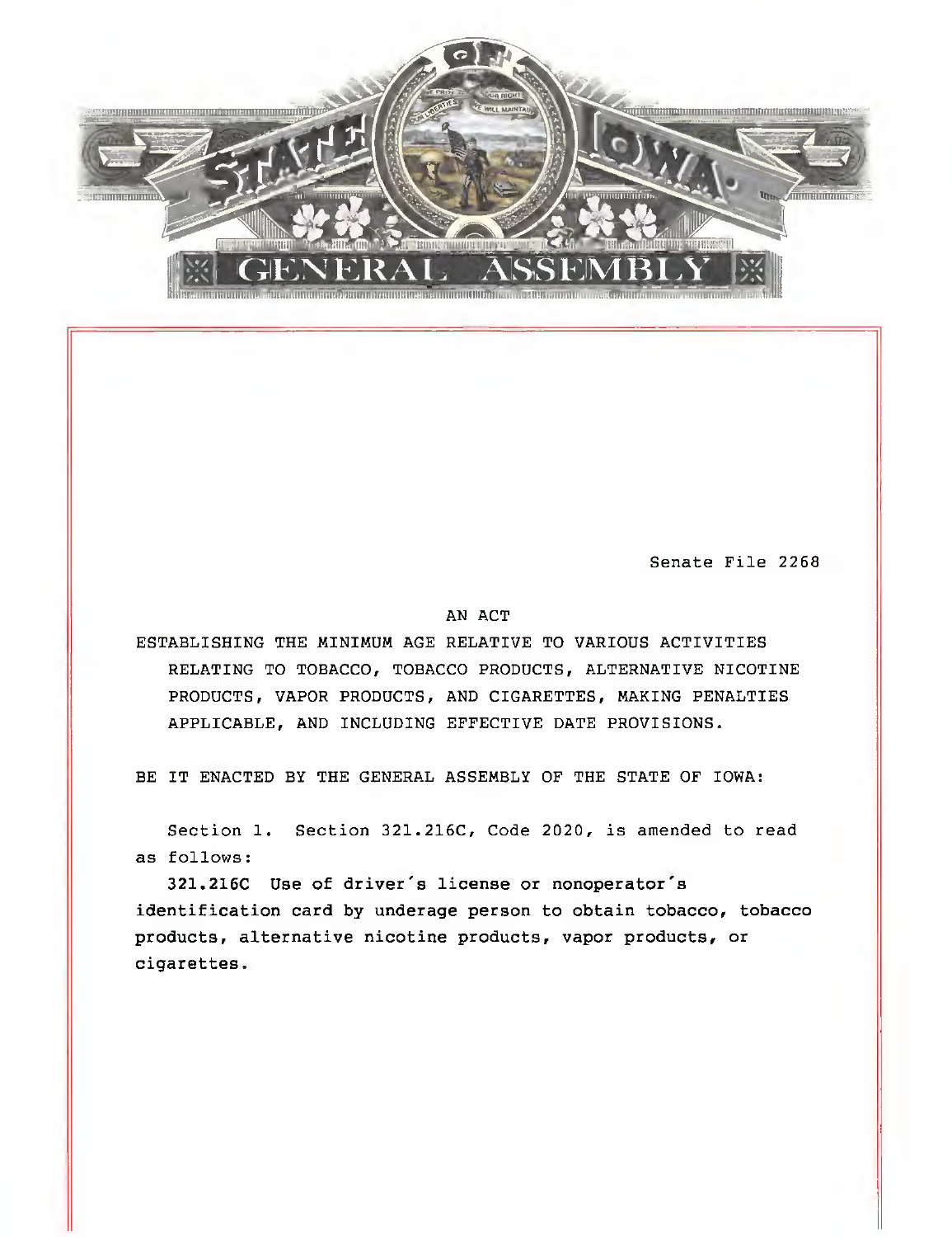A person who is under the age of eighteen twenty-one, who alters or displays or has in the person's possession a fictitious or fraudulently altered driver's license or nonoperator's identification card and who uses the license or card to violate or attempt to violate section 453A.2, subsection 2, commits a simple misdemeanor punishable as a scheduled violation under section 805.8A, subsection 4. The court shall forward a copy of the conviction to the department.

Sec. 2. Section 453A.2, subsections 1, 2, and 3, Code 2020,

1. A person shall not sell, give, or otherwise supply any tobacco, tobacco products, alternative nicotine products, vapor products, or cigarettes to any person under eighteen twenty-one years of age.

2. A person under eighteen twenty-one years of age shall not smoke, use, possess, purchase, or attempt to purchase any tobacco, tobacco products, alternative nicotine products, vapor products, or cigarettes.

3. Possession of tobacco, tobacco products, alternative nicotine products, vapor products, or cigarettes by an individual under eighteen twenty-one years of age does not constitute a violation under this section if the individual under eighteen twenty-one years of age possesses the tobacco, tobacco products, alternative nicotine products, vapor products, or cigarettes as part of the individual's employment and the individual is employed by a person who holds a valid permit under this chapter or who lawfully offers for sale or sells cigarettes or tobacco products.

Sec. 3. Section 453A.2, subsection 8, paragraph a, subparagraph (2), Code 2020, is amended to read as follows:

(2) The compliance effort is conducted with the advance knowledge of law enforcement officers and reasonable measures are adopted by those conducting the effort to ensure that use of tobacco, tobacco products, alternative nicotine products, vapor products, or cigarettes by individuals under eighteen twenty-one years of age does not result from participation by any individual under eighteen twenty-one years of age in the compliance effort.

Sec. 4. Section 453A.5, subsection 1, Code 2020, is amended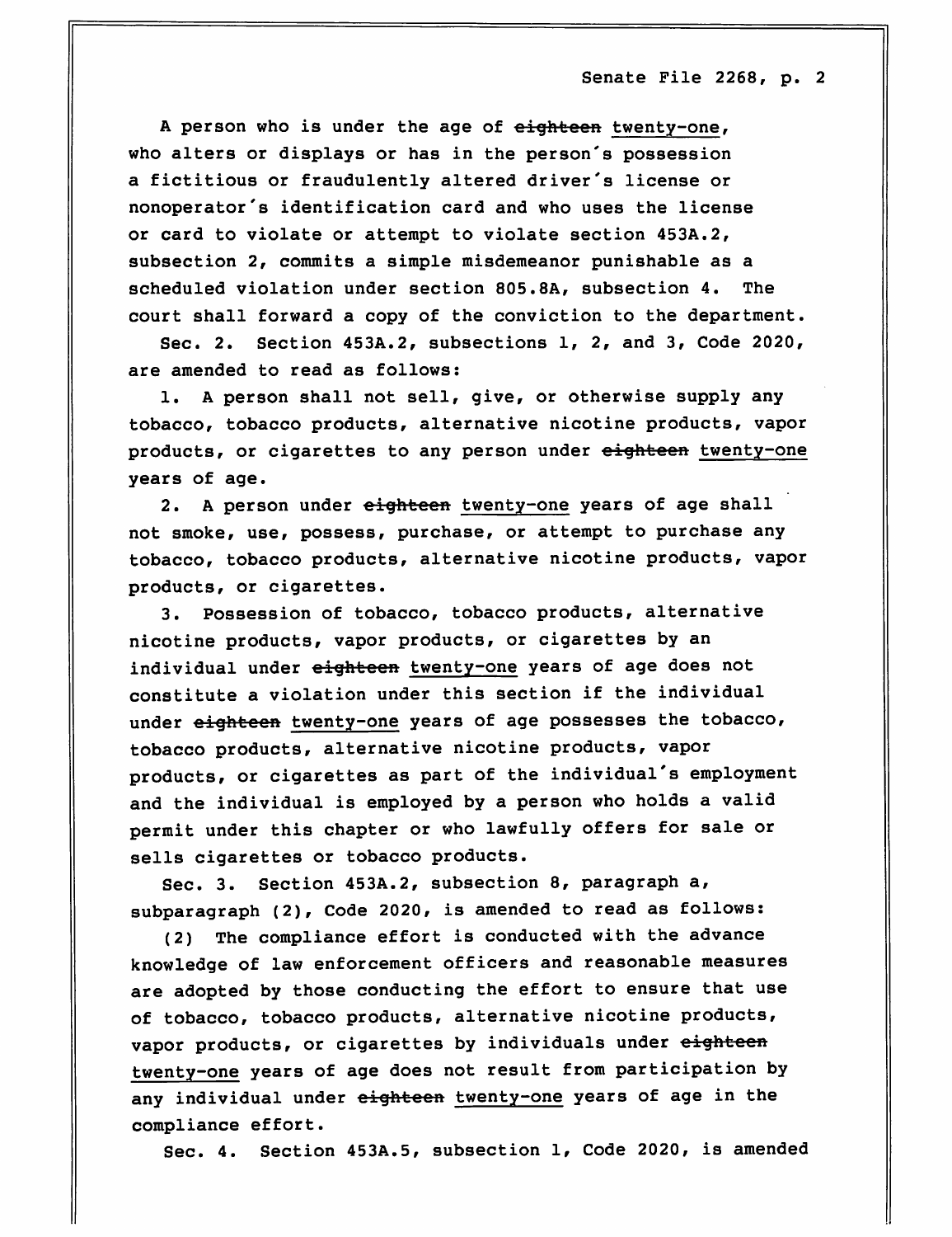to read as follows: to read as follows: the following the following the following the following the following the following the following the following the following the following the following the following the following the following the fo

1. The alcoholic beverages division of the department of commerce shall develop a tobacco compliance employee training program not to exceed two hours in length for employees and prospective employees of retailers, as defined in sections 453A.1 and 453A.42, to inform the employees about state and federal laws and regulations regarding the sale of tobacco, tobacco products, alternative nicotine products, vapor products, and cigarettes to persons under eighteen twenty-one years of age and compliance with and the importance of laws regarding the sale of tobacco, tobacco products, alternative nicotine products, vapor products, and cigarettes to persons under eighteen twenty-one years of age.

Sec. 5. Section 453A.36, subsection 6, Code 2020, is amended to read as follows:  $t_{\rm c}$  reads as follows: and as follows: a following as follows: a following as follows: a following as follows:

6. Any sales of tobacco, tobacco products, alternative nicotine products, vapor products, or cigarettes made through a cigarette vending machine are subject to rules and penalties relative to retail sales of tobacco, tobacco products, alternative nicotine products, vapor products, and cigarettes provided for in this chapter. Cigarettes shall not be sold through any cigarette vending machine unless the cigarettes have been properly stamped or metered as provided by this subchapter, and in case of violation of this provision, the permit of the dealer authorizing retail sales of cigarettes shall be revoked. Payment of the permit fee as provided in section 453A.13 authorizes a cigarette vendor to sell tobacco, tobacco products, alternative nicotine products, vapor products, and cigarettes through vending machines. However, tobacco, tobacco products, alternative nicotine products, vapor products, and cigarettes shall not be sold through a vending machine unless the vending machine is located in a place where the retailer ensures that no person younger than eighteen twenty-one years of age is present or permitted to enter at any time. Tobacco, tobacco products, alternative nicotine products, vapor products, and cigarettes shall not be sold through any cigarette vending machine if such products are placed together with any nontobacco product, other than matches, in the cigarette vending machine. This section does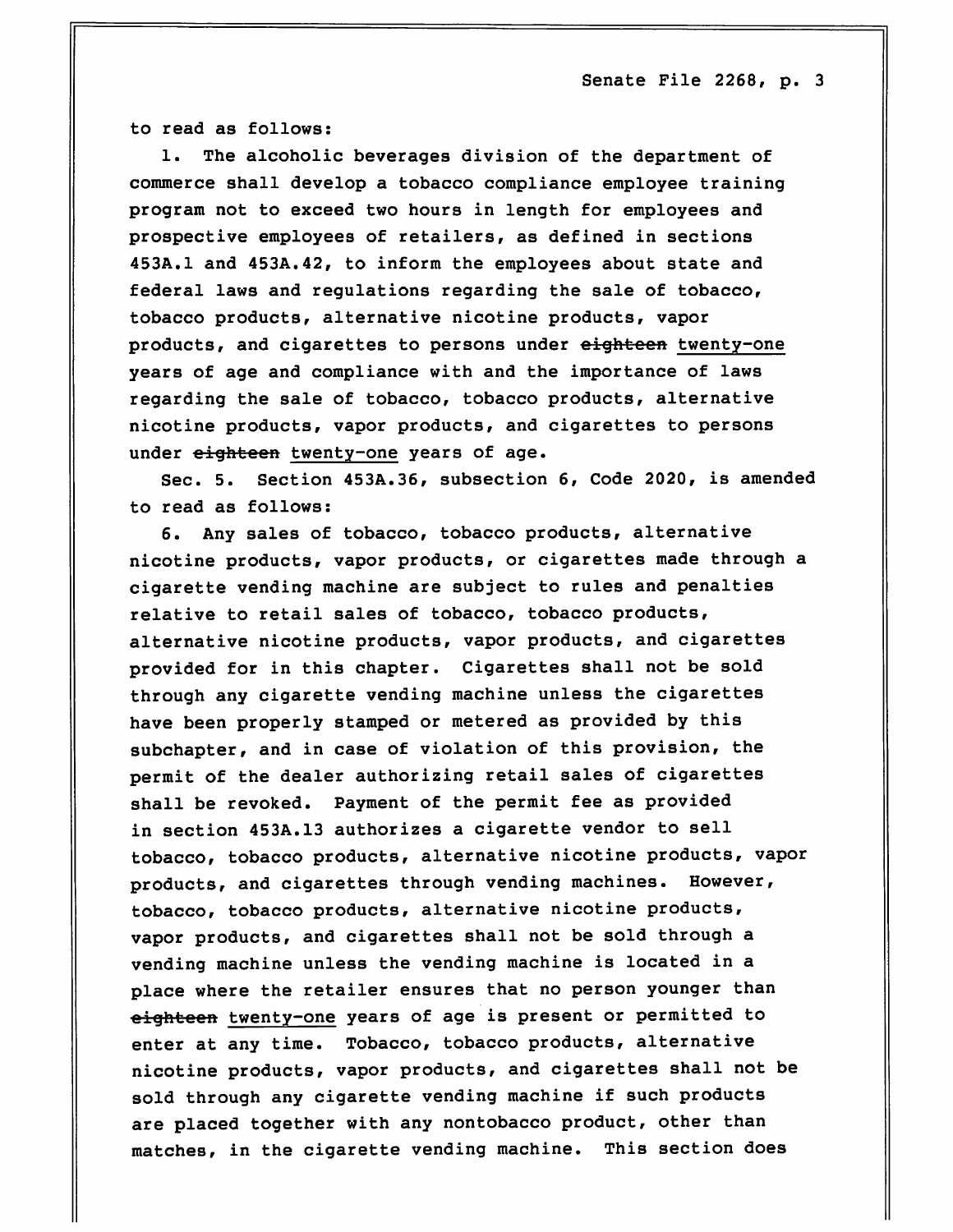not require a retail permit holder to buy a cigarette vendor's permit if the retail permit holder is in fact the owner of the cigarette vending machines and the machines are operated in the location described in the retail permit.

Sec. 6. Section 453A.39, subsection 2, paragraphs b and c, Code 2020, are amended to read as follows:

b, A manufacturer, distributor, wholesaler, retailer, or distributing agent or agent thereof shall not give away any tobacco, tobacco products, alternative nicotine products, vapor products, or cigarettes to any person under eighteen twenty-one years of age, or within five hundred feet of any playground, school, high school, or other facility when such facility is being used primarily by persons under age eighteen twenty-one for recreational, educational, or other purposes.

 $c.$  Proof of age shall be required if a reasonable person could conclude on the basis of outward appearance that a prospective recipient of a sample may be under eighteen twenty-one years of age.

Sec. 7. Section 453A.47B, Code 2020, is amended to read as follows: follows:

453A.47B Requirements for mailing or shipping — alternative nicotine products or vapor products.

A retailer shall not mail, ship, or otherwise cause to be delivered any alternative nicotine product or vapor product in connection with a delivery sale unless the retailer meets all of the following apply conditions:

1. Prior to sale to the purchaser, the retailer verifies that the purchaser is at least eighteen twenty-one years of age through or by one of the following:

a, A commercially available database, or aggregate of databases, that is regularly used by government and businesses for the purpose of age and identity verification.

b. Obtaining a copy of a valid government-issued document that provides the name, address, and date of birth of the purchaser.

2. The retailer uses a method of mailing, shipping, or delivery that requires the signature of a person who is at least eighteen twenty-one years of age before the shipping package is released to the purchaser.